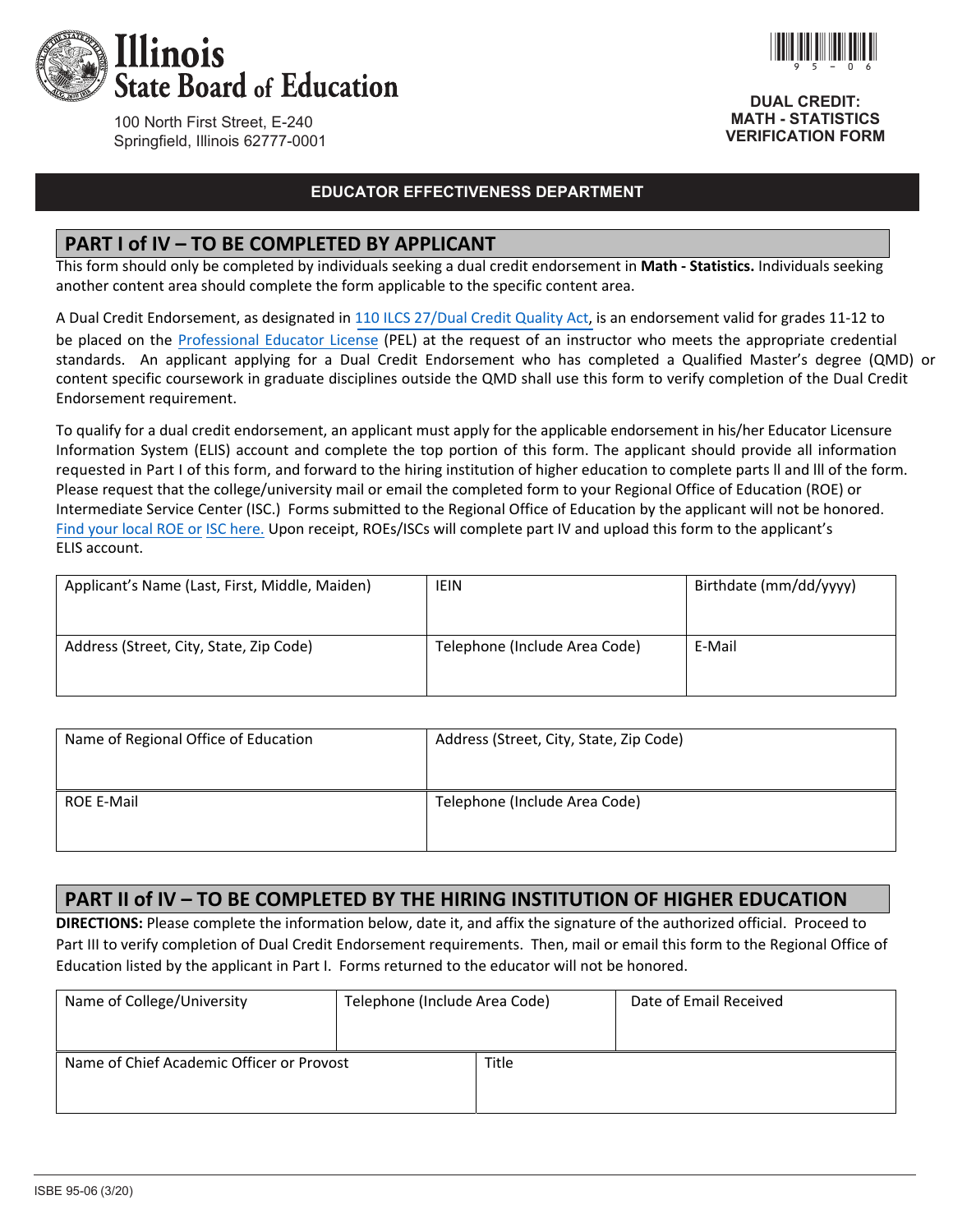## **PART III of IV – TO BE COMPLETED BY THE HIRING INSTITUTION OF HIGHER EDUCATION**

In order to receive the Dual Credit Endorsement, an instructor of dual credit courses shall meet the faculty credential standards allowed by the Higher Learning Commission, the Illinois Board of Higher Education (IBHE) 23 Illinois Administrative Code 1009.30(a)(2)(A) or by Illinois Community College Board (ICCB) Administrative Rule 23 Ill. Adm. Code Section 1501.303 to determine minimally qualified faculty. Colleges and universities must complete a thorough analysis of faculty transcripts in order to validate the minimum qualifications to teach prior to signing off on the endorsement area.

| <b>Dual Credit Endorsement</b>                        | <b>Qualified Master's degree</b> | <b>Content-Specific</b>     | Semester     |
|-------------------------------------------------------|----------------------------------|-----------------------------|--------------|
|                                                       |                                  | <b>Graduate Coursework*</b> | <b>Hours</b> |
| Math - Statistics                                     | <b>QMD: Mathematics</b>          | <b>Math Education</b>       |              |
|                                                       |                                  | Econometrics                |              |
|                                                       | <b>QMD: Statistics</b><br>$\Box$ | Engineering                 |              |
|                                                       |                                  |                             |              |
| A. When reviewing official transcripts for applicable |                                  | Use the following format:   |              |
| coursework, use the box to the right to indicate the  |                                  | COM 506 (3 s.h.)- ISU       |              |
| following information for each course honored         |                                  |                             |              |
| toward the endorsement.                               |                                  |                             |              |
| (1) the course prefix,                                |                                  |                             |              |
| (2) the course number,                                |                                  |                             |              |
| (3) semester hours earned, and                        |                                  |                             |              |
| (4) name of the institution that awarded credit       |                                  |                             |              |
|                                                       |                                  |                             |              |
| B. Coursework must total 18 semester hours.           |                                  |                             |              |
| Convert quarter hours to semester hours as            |                                  |                             |              |
| necessary.                                            |                                  |                             |              |
|                                                       |                                  |                             |              |
| C. Coursework musts be completed with a grade of      |                                  |                             |              |
| "C" or higher.                                        |                                  |                             |              |
|                                                       |                                  |                             |              |
|                                                       |                                  |                             |              |
|                                                       |                                  |                             |              |

\*Content‐specific graduate coursework outside the **Qualifying Masters Discipline** will be evaluated and no more than 9 hours will count towards the 18 credit hours required. Additionally, the graduate coursework must relate directly to the content being taught for the endorsement.

**\_\_\_\_\_\_\_\_\_\_\_\_\_\_\_\_\_\_\_\_\_\_\_\_\_\_\_\_\_\_\_\_\_\_\_\_\_\_\_\_\_\_ \_\_\_\_\_\_\_\_\_\_\_\_\_\_\_\_\_\_\_\_\_\_\_\_\_\_\_\_\_\_\_\_\_\_\_\_\_\_\_\_** 

 $\Box$  YES  $\Box$  NO *I certify that the information provided above is true and correct.* 

 **Signature of CAO or Provost** *Signature of CAO or Provost**Basic* **<b>** *Basic* **<b>** *Date Date Date*